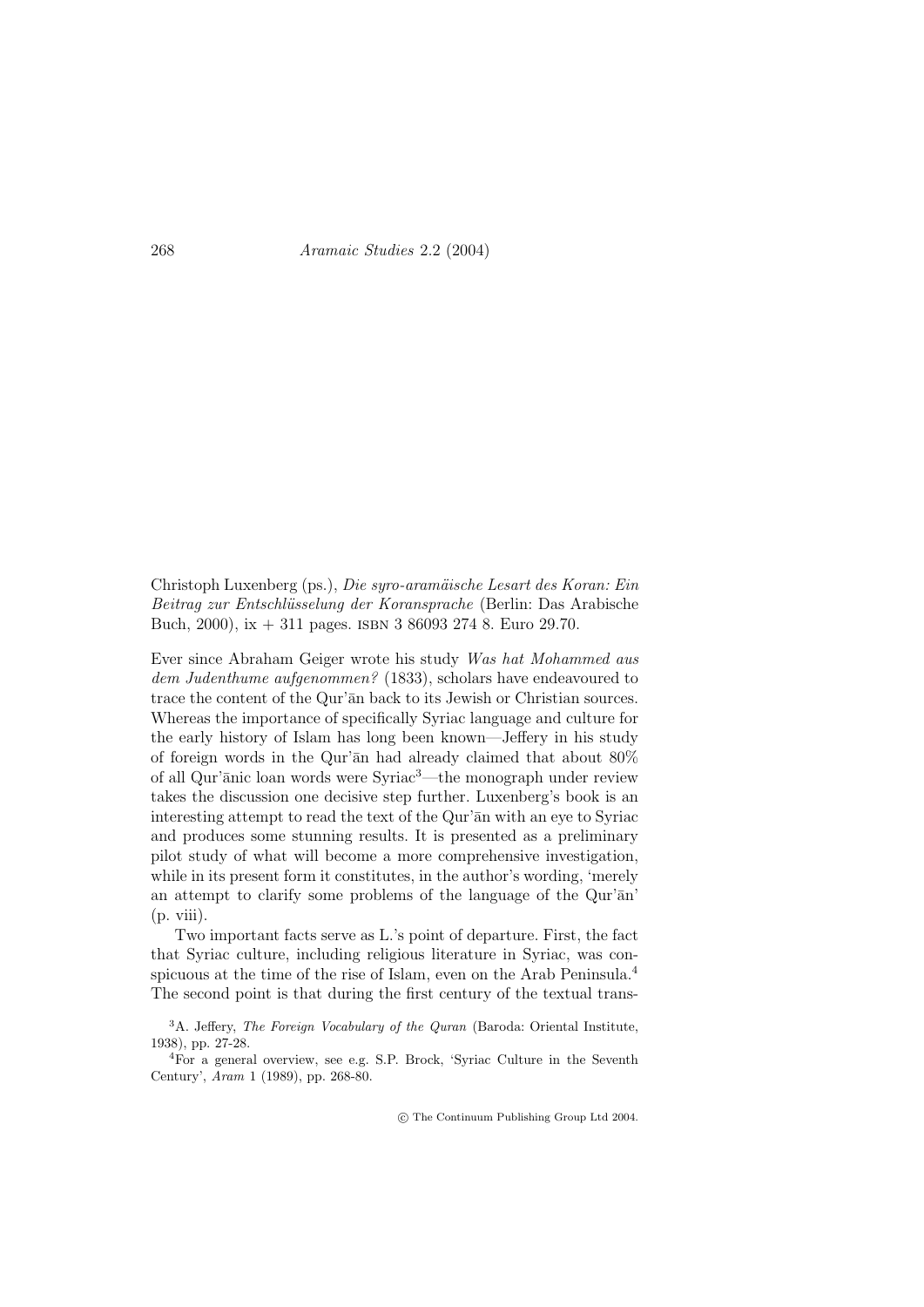## **REVIEWS**

mission of the Qur'an the Arabic script was defective, in the sense that it was written without the diacritical points which distinguish between the consonantal values of many basic letter-forms. Whereas in Hebrew or Syriac this is relevant only for the difference between  $\frac{\sin}{\sin}$  and  $\frac{res}{\sinh}$  respectively, in the Arabic script the omission of the diacritical points is particularly troublesome: seven letter-forms are ambiguous, in that they represent two different phonemes  $(d/d, d)$  $r/z$ ,  $s/\tilde{s}$ ,  $s/d$ ,  $t/z$ ,  $\dot{\ }/g$ ,  $f/q$ ), one indicates three  $(\check{g}/h/b)$  and one can have as many as five different phonemic values  $(b/t/t/n/y)$ . Without the diacritical points, no less than twenty-two out of the twenty-eight letters of the Arabic alphabet are ambiguous.

An important feature in early Arabic orthography is that the  $y\bar{a}$ without dots could serve as a *mater lectionis* for long  $\bar{a}$  not only in word-final position, as is well known, but also in the middle of a word. As this was later 'forgotten', such cases were subsequently interpreted as indicating either the vowel  $\bar{i}$  or the consonant y. This would explain 'odd' Arabic word-forms such as ابرهيم ibrāhīm or شبيطان šaytān, which originally must have been pronounced  $abr\bar{a}h\bar{a}m$  and  $\tilde{s}a\bar{t}\bar{a}n$ , with the same vowels as their equivalents in Syriac, from which they derive. According to L., hitherto enigmatic orthographic alternatives such as توراة must both be pronounced as tawrā, since the  $y\bar{a}$ ' in تورية  $\pi$ ' in the latter form should be dotless and hence represents  $\bar{a}$ . (The present reviewer might add that these forms were even more probably pronounced simply as  $t\bar{o}r\bar{a}$ , as in Hebrew, since already Nöldeke doubted the tripartite vowel system  $a-i-u$  for Classical Arabic.)

L's main point is that a fair number of problematic passages in the Qur'an can in fact be understood if one assumes some words to have been misread (and hence 'mis-pointed') Syriac. It must be said that many of L's findings are stunning indeed. In some cases he even manages to reread entire *sūrahs*, which, when read against their Syriac background, suddenly turn out to be coherent texts. A convincing example is L.'s treatment (pp. 269-276) of surat al-Kawtar (108): 1.  $\lim_{n \to \infty}$ 'a'taynāka l-kawtar; 2. fa-salli li-rabbika wa-nhar; 3. 'innā šāni'aka huwa l-'abtar. This enigmatic text is usually translated as follows: '1. Verily, We have given thee the abundance: 2. So pray to thy Lord, and sacrifice; 3. Verily, it is he who hate th the who is the docked one. The expression كونز kawtar is usually taken to be derived from the root  $k\ell r$  'numerous' and translated as 'abundance', while at the same time it is supposed to refer to one of the rivers of Paradise. L., however, identifies it with the Syriac noun  $\star \star$  and  $\star u_t$  and  $\star u_t$  for  $kult\bar{a}\tau\bar{a}$  (or  $kult\bar{a}\tau\bar{a}$ ) 'persis-

© The Continuum Publishing Group Ltd 2004.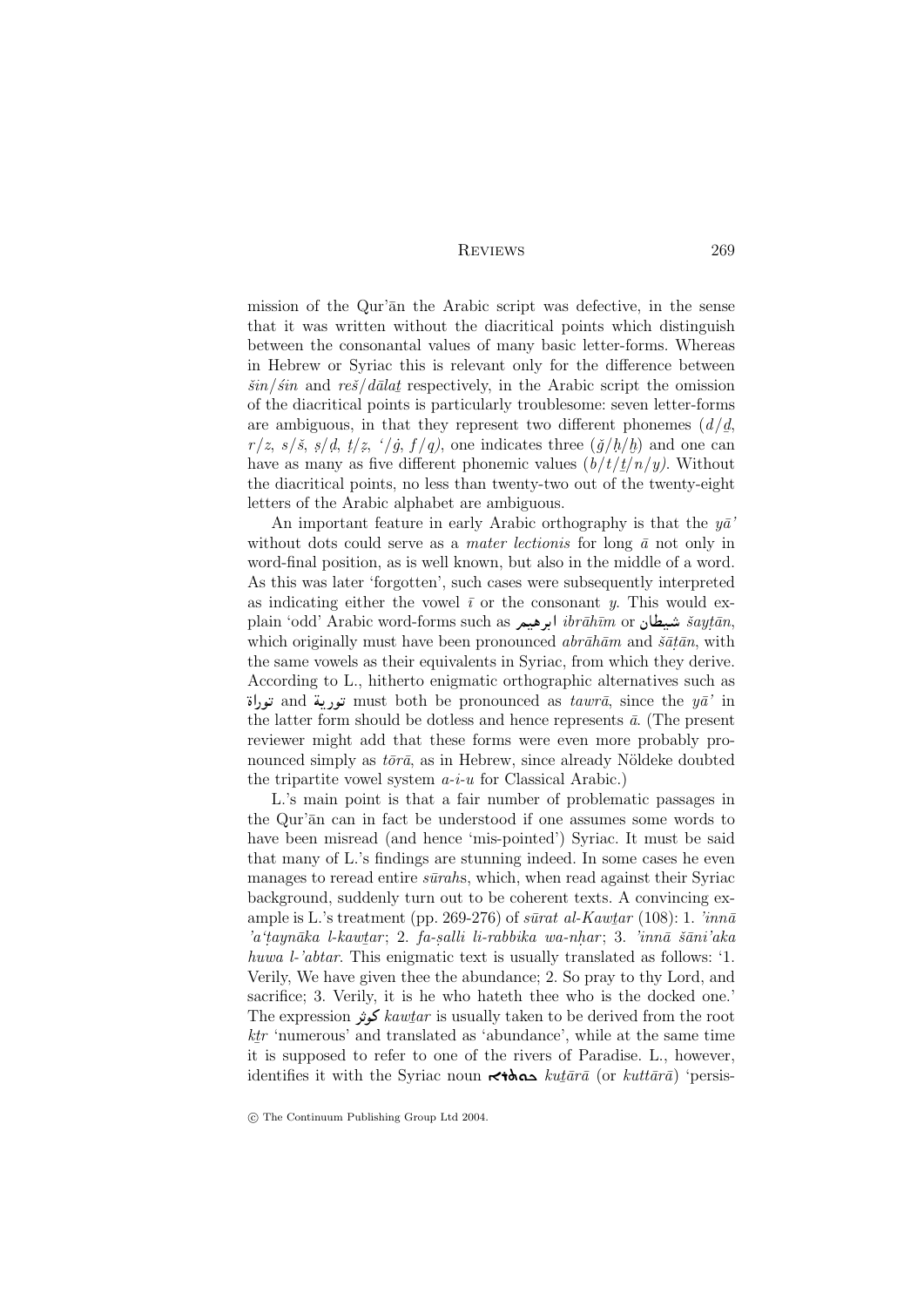## Aramaic Studies 2.2 (2004)

tence'. Then the verb نحر nahara, which presents theological problems in view of Muhammad's position towards pagan sacrifices, is apparently a misreading for Syriac  $\bigstar$  ngar 'to continue, last'—that is,  $\tau$  $h\bar{a}'$  was read instead of  $\bar{r}$  gim. Finally, the problematic expression 'abtar should be repointed as 'atbar, which L. derives from Syriac than 'to be defeated'. This then yields an understandable text, which would fit perfectly within the context of an emerging religion: '1. Verily, We have given thee the (virtue of) persistence; 2. So pray to thy Lord, and persevere (i.e. in prayer). 3. Verily, it is thy enemy (i.e. Satan) who is the loser.' Moreover, as L. points out, such a text is reminiscent of passages like 1 Peter 5.8-9. One may agree with L's new reading of this  $s\bar{u}rah$ , even though doubts remain on some points, such as his claim that Arabic أعطى a'tā 'to give' should be derived from Syriac محمد *ayti* 'to bring'. Not only is this particular proposal linguistically problematic, it also fails to lead to a better understanding of the Qur'anic text, since the meaning of this Arabic verb is fairly straightforward.

The same can be said for L.'s reinterpretation of  $\sinh 96$  (al-'alaq. 'the blood-clot'), another challenge to both traditional and modern exegetes. The word ناق 'alaq, according to L., does not refer to a bloodclot from which God is supposed to have created man. It should rather be connected with Syriac  $\triangle$   $\Delta$   $i\bar{a}l\bar{o}q\bar{a}$  'sticky clay'. The fact that corroborating evidence for this idea is found in the Qur'an itself simply clinches the matter: إنا خلقنهم من طين لازب :innā halaqnāhum min țīn  $l\bar{a}zib$  'We created them of sticky clay' (Q 37.11). Even though L is at his most convincing here, one is inclined to disagree with some of his conclusions, such as his interpretation of the last word of this  $s\bar{u}rah$ , واقترب wa-qtarib, which he translates as 'and celebrate the Eucharist!' But the verb اقترب *iqtaraba* 'to draw near' cannot simply be identified, as L. does, with the form تقرب taqarraba, which is actually the Christian Arabic term for celebrating the Eucharist.

L's main conclusion is far-reaching: the influence of Syriac on the early text of the Qur'an is much more pervasive than has hitherto been assumed. Many unclear expressions from the Qur'an are actually understandable if read with Syriac in mind, sometimes by repointing the traditional Arabic text. This also implies that the supposed reliability of the oral reading tradition of the Qur'an leaves much to be desired; the misunderstandings must have originated from misreading unpointed Arabic manuscripts. L. even goes as far as assuming an Aramaic Urkoran and that the language of the inhabitants of Mecca must have spoken a Syriac-Arabic Mischsprache.

270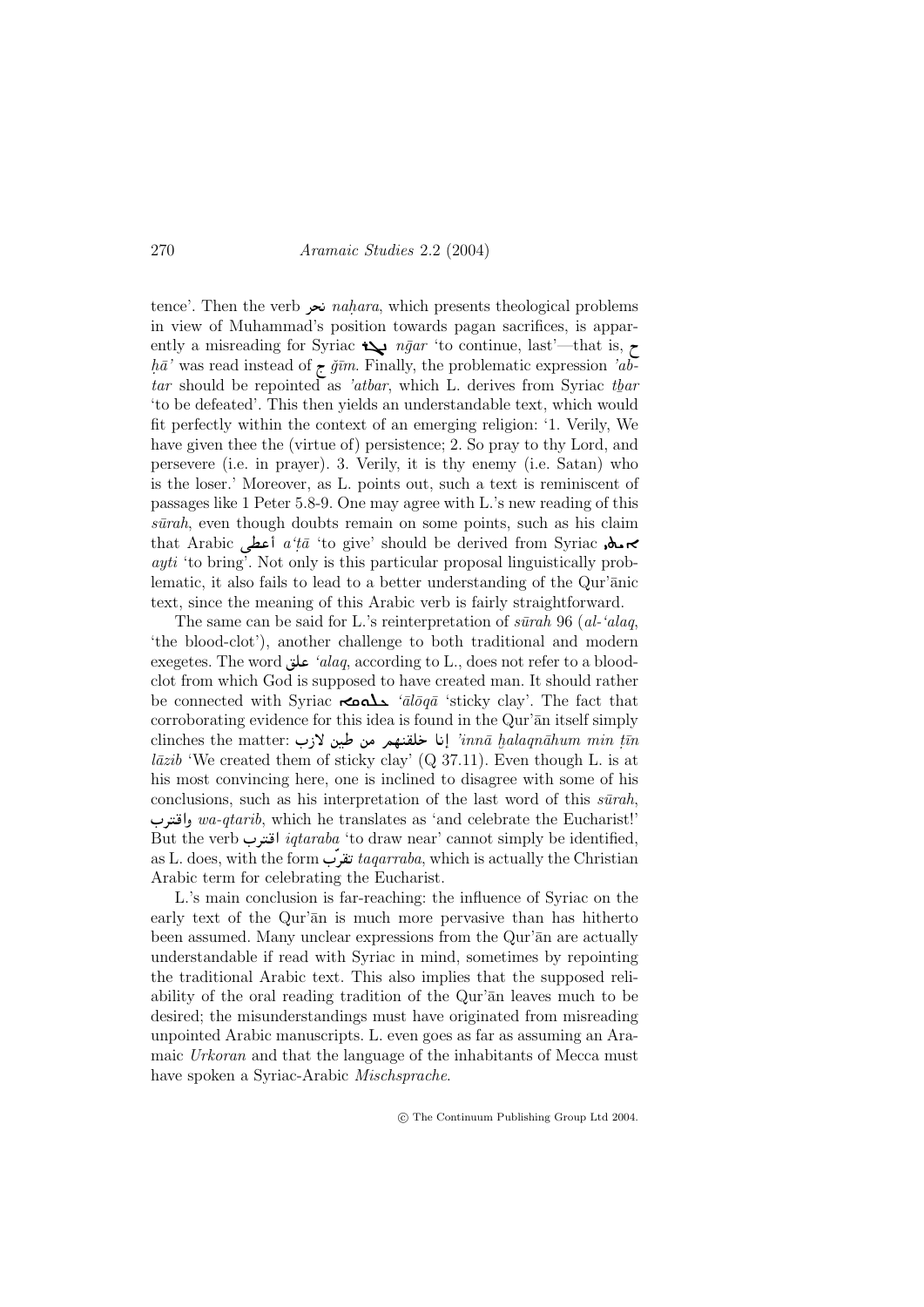**REVIEWS** 

Some critical remarks might be made, which are not meant to detract from the overall value of this book. In a remarkable passage in the preface the author apologises for having omitted much secondary literature since it 'hardly contributed anything to the new method presented here' and begs for the reader's indulgence in that shortcomings such as the lack of indexes will be made good in a revised edition of the book or in a second volume.<sup>5</sup> In spite of the author's humble request, a critical reader might be inclined to disagree. In some cases, mentioning secondary studies could have changed L's conclusions or claims. Thus, for instance, when stating somewhat naively that the Arabic script seems to be derived from Syriac cursive script, he contents himself to refer to Grohmann's *Arabische Paläographie* (1967–71) and an Arabicwritten handbook on calligraphy from 1968 (p. 15). Even though this view has indeed been put forward in scholarly literature, L.'s 'representation' of the state of affairs is incomplete. He makes no mention of the detailed study by Gruendler, $6$  who argued that the Arabic script was derived from Nabataean, nor of earlier articles by Healey, who suggested more specifically that the origin of Arabic script is to be found in the cursive variety of the Nabataean script.<sup>7</sup> For a brief overview of the various views, see now John F. Healey, 'The Early History of the Syriac Script', *JSS* 45 (2000), pp. 55-67 (64-66).

Sometimes it seems that when L. has found a pair of cognates in Syriac and Arabic, he simply declares the Arabic word to be a loan from Syriac, even when from a historical-linguistic point of view this is not plausible. Such is the case, for instance, with the root  $\vec{aa}$ and its Syriac cognate  $\longleftrightarrow$   $t'\bar{a}^8$  In making such claims, however,

 $^{54}$ In dieser Arbeit konnte nicht auf die gesamte einschlägige Literatur eingegangen werden, da diese zu der hier neu vorgelegten Methode kaum etwas beiträgt. Der interessierte Leser wird darüber hinaus manches vermissen, was bei einer philologischen Untersuchung zum Standard gehört wie ein Index der behandelten Termini. Der Autor ist sich dieses Mangels wie auch der Unvollkommenheit dieser ersten Arbeit bewußt und bittet insoweit um Nachsicht, als ein solcher Anhang einer vorgeplanten erweiterten Auflage bzw. einem zweiten Band vorbehalten bleibt' (p. ix).

 ${}^6$ Beatrice Gruendler. The Development of the Arabic Scripts: From the Nabatean Era to the First Islamic Century according to Dated Texts (Harvard Semitic Studies, 43: Atlanta, GA: Scholars Press, 1993).

<sup>7</sup>John F. Healey, 'The Nabataean Contribution to the Development of the Arabic Script', Aram 2 (1990), pp. 93-98; idem, 'Nabataean to Arabic: Calligraphy and Script Development among the Pre-Islamic Arabs', Manuscripts of the Middle East  $5(1990-91)$ , pp. 41-52.

<sup>8</sup>'Außer dem sekundären  $\frac{1}{\gamma}$  *g* hat diese Verbalwurzel nichts Arabisches an sich  $(p. 283)$ .

© The Continuum Publishing Group Ltd 2004.